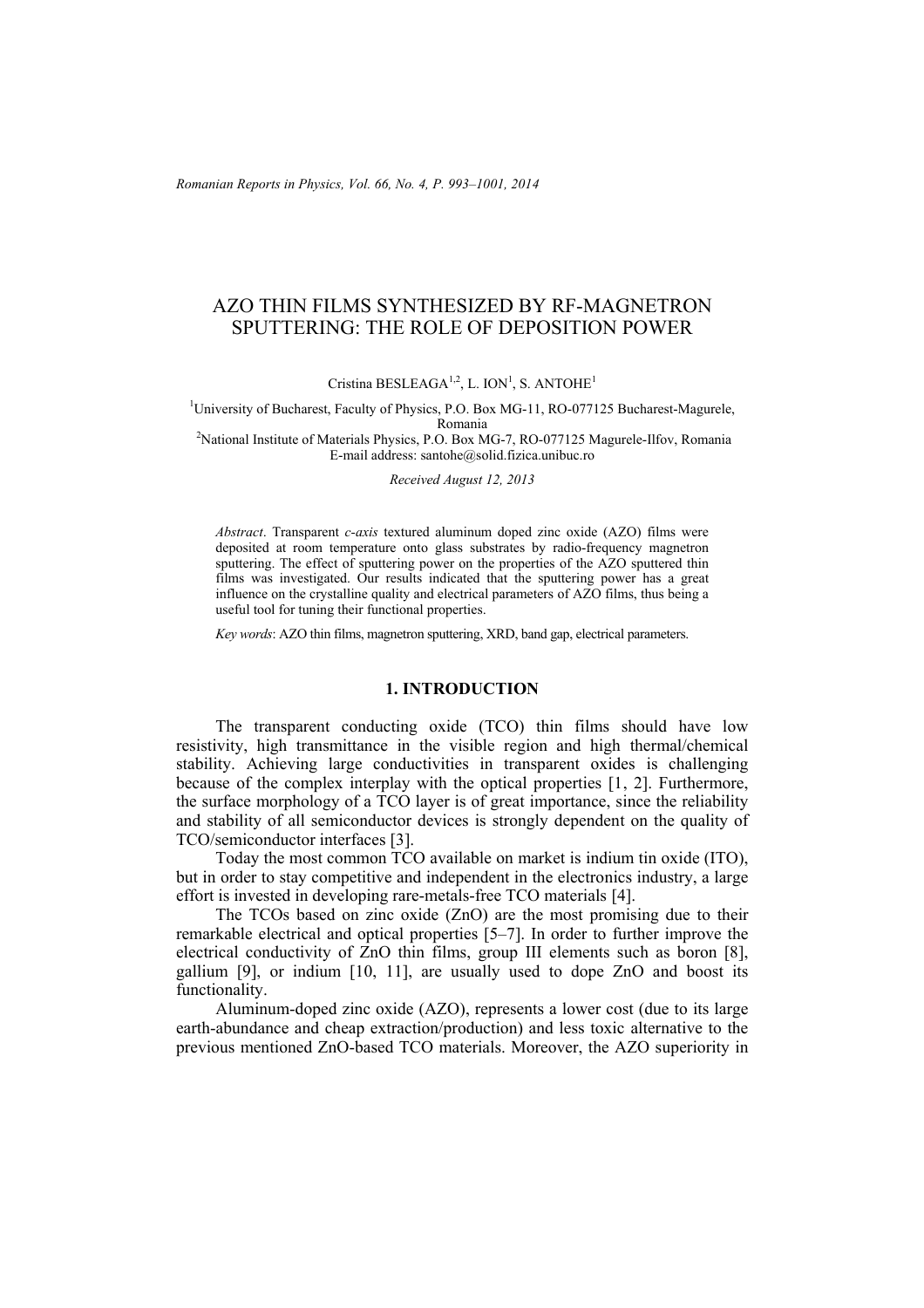terms of optical and electronic properties [5, 12] foresees its great future in electronics. AZO can be used in a wide range of applications, like transparent transistors [13, 14], photovoltaic cells [15, 16], gas sensors [17], or non-volatile memories [18].

It is therefore easy to understand the frantically search for reliable technological solutions able to produce high-quality AZO thin films. Obtaining high performance AZO films was attempted worldwide by using a variety of deposition methods including, pulsed laser deposition [12], ultrasonic spray pyrolysis [19], electrostatic spray deposition [20], chemical vapor deposition [21] or sol-gel [22]. A reliable deposition technique is radio-frequency magnetron sputtering (RF-MS), which allows the synthesis of pure, uniform, smooth, highlyadherent and self-sustainable thin films over large area substrates, as well as the easy scale-up process and efficient technological transfer to industry [23]. Hitherto, RF-MS has proven its remarkable potential in many types of high-tech applications in tribology [24, 25], telecommunications [26, 27], medicine [28, 29] or automotive and aerospace engineering [24, 30].

Here, a complete technological algorithm for fabricating AZO thin films is presented, starting with the preparation of a sputtering target of desired composition, continuing with the synthesis of AZO layers by RF-MS, and ending with a multi-parametrical analysis of the sputtered layers. The effect of sputtering power upon the structural, optical, morphological and electrical properties is put forward, and the optimal deposition conditions for preparing good quality AZObased TCOs are highlighted.

# **2. EXPERIMENTAL**

## 2.1. TARGET PREPARATION

High purity ZnO and  $\alpha$ -Al<sub>2</sub>O<sub>3</sub> powders (99.99%, Sigma Aldrich) were used to prepare the ceramic sputtering AZO target. The average particle sizes of ZnO and  $\alpha$ -Al<sub>2</sub>O<sub>3</sub> powders were 20–30  $\mu$ m and 100 nm, respectively. For this study the chosen amount of  $Al_2O_3$  doping was of 2.2 wt. %. The selected powder blend was thoroughly mixed by ball-milling (agate balls) with methanol for 1 hour. After this process the mixed slurry was calcined at 1100°C/5h to remove moisture, organic remnants, and to induce the decomposition of carbonates and other residual compounds. The resulted powder was deferred to a second ball-milling stage with methanol for 1h, the resulted slurry being dried in an oven at 200°C/24 hours. The dried powder was further mixed with polyvinyl alcohol and then the powder deagglomerated by sieving through a 100 standard mesh.

In a final stage the resulted powder was pressed in an austenitic stainless steel die-pot (chamber dimensions: diameter =  $60$  mm, height =  $4$  mm) using a uniaxial pressure of 50 MPa. A three steps thermal treatment was applied to the AZO green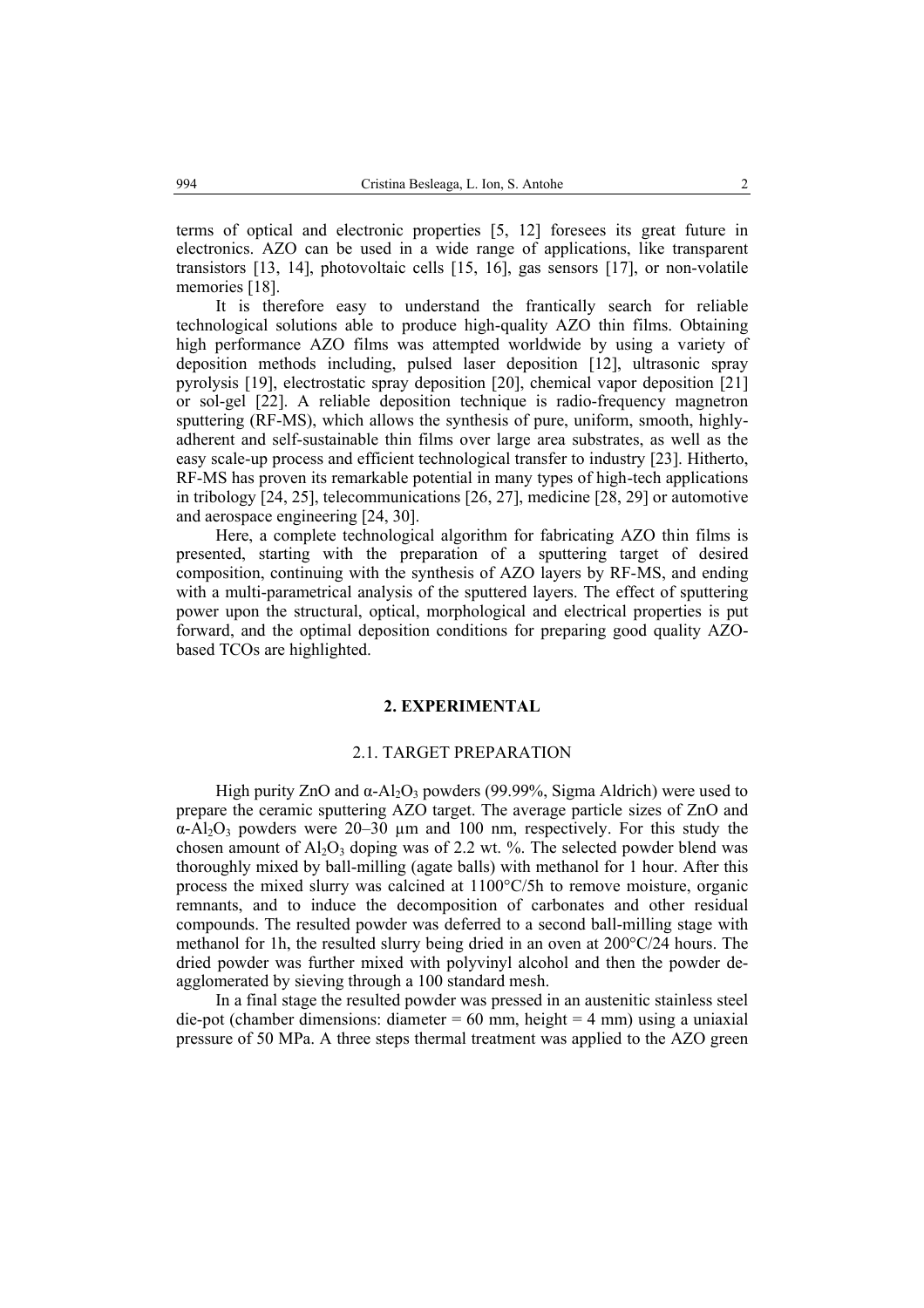compact target:  $100^{\circ}$ C/4h - first plateau;  $600^{\circ}$ C/1 h – debinding and  $1400^{\circ}$ C/5h – sintering. A 2°C/min heating and cooling rate was used for sintering. The sintered compact, having a diameter of 50 mm and a thickness of 3 mm, was mechanical grinded down to a to 1000 grit SiC.

### 2.2. SUBSTRATES

UV grade glass slides (Fisher Scientific Microscope Slides) were used as substrates. Prior to deposition the substrates were ultrasonically cleaned in acetone and isopropyl alcohol for 10 minutes. The substrates were then dried in argon flow and fixed on the deposition system holder.

### 2.3. DEPOSITION PROCEDURE

A sputtering deposition system (13.56 GHz) was used to deposit the AZO thin films. The deposition chamber, was first evacuated to a pressure  $\sim$ 2×10<sup>-3</sup> Pa, and then, spectral argon was admitted up to a 0.4 Pa (sputtering) pressure. The AZO films were prepared at room temperature, using a target-to-substrate distance of 60 mm. The sputtering of the AZO thin films was carried out at four constant cathode powers (30, 60, 100 and 150 W), in order to evaluate the influence of this sputtering variable on the physical properties of AZO films. The samples will be further denoted: S1 (30 W), S2 (60 W), S4 (100 W), and S4 (150 W).

#### 2.4. CHARACTERIZATION TECHNIQUES

*i*) The crystalline status of the target and deposited films was investigated with a Bruker D8 Advance X-ray diffractometer, using Cu  $K_a$  radiation and a high efficiency linear detector of LynxEye type. The XRD measurements were performed in symmetric (θ-θ) geometry, the scattered intensity being scanned in the 20–80° (2θ) range, with a step size of 0.04°, and 6s acquisition time per step.

 *ii)* The films' thicknesses were determined by X-ray reflectivity and optical measurements.

*iii*) The optical transmission analyses were carried out using a UV-VIS Perkin-Elmer Lambda 35 Spectrophotometer.

 *iv)* The morphological features of the AZO thin films were examined by an A100-AFM microscope working in the non-contact mode in air at a 325 kHz resonance frequency and a  $~46$  N/m constant force, equipped with a commercial silicon cantilever. AFM micrographs were recorded from different regions of the samples, using sampling areas of  $3 \times 3 \mu m^2$ .

 *v)* The electrical measurements were performed at room temperature, below 10<sup>-2</sup> Pa pressure, with a Keithley 2400 source-meter and a Keithley 6517 electrometer, using Van der Pauw geometry.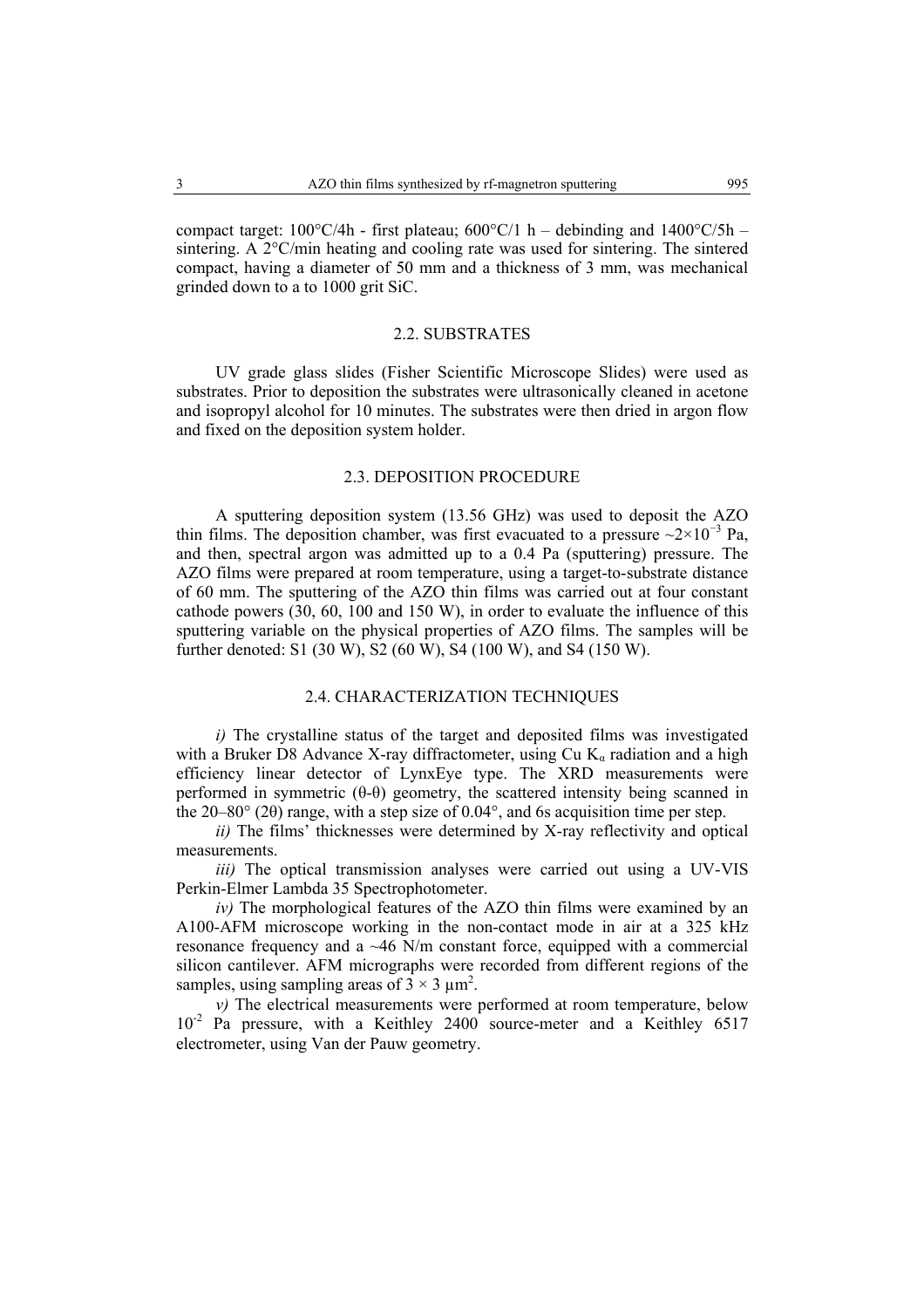#### **3. RESULTS AND DISCUSSION**

## 3.1. STRUCTURAL PROPERTIES OF AZO THIN FILMS

XRD analyses have been performed first on the as-prepared AZO target (Fig. 1a). The XRD pattern revealed that the target consisted of a majority hexagonal ZnO phase (ICDD: 01–089–0510), with sharp prominent peaks, and a minority gahnite  $(ZnAl_2O_4)$  phase (ICDD: 01–070–8181), displaying less intense diffraction lines.

The XRD measurements of the sputtered AZO films (Fig. 1b,c,d) indicated, irrespective of deposition power, their monophasic ZnO wurtzite structure (ICDD: 01–089–0510) with relatively good crystallinity. All the films showed a <*00l*> preferential orientation (Fig. 1c).

Deviations of the diffraction peaks toward lower angles with respect to the bulk AZO were noticed (Fig. 1c,d), and might be attributed to the imperfect stoichiometry, non-isometric deposition of the crystallites and/or to the presence of a uniform tensile stress.



Fig. 1 – Comparative X-ray diffraction patterns for: a) AZO target; b) AZO sputtered films; c) 002 peak region detail; d) 004 peak region detail for the AZO films**.**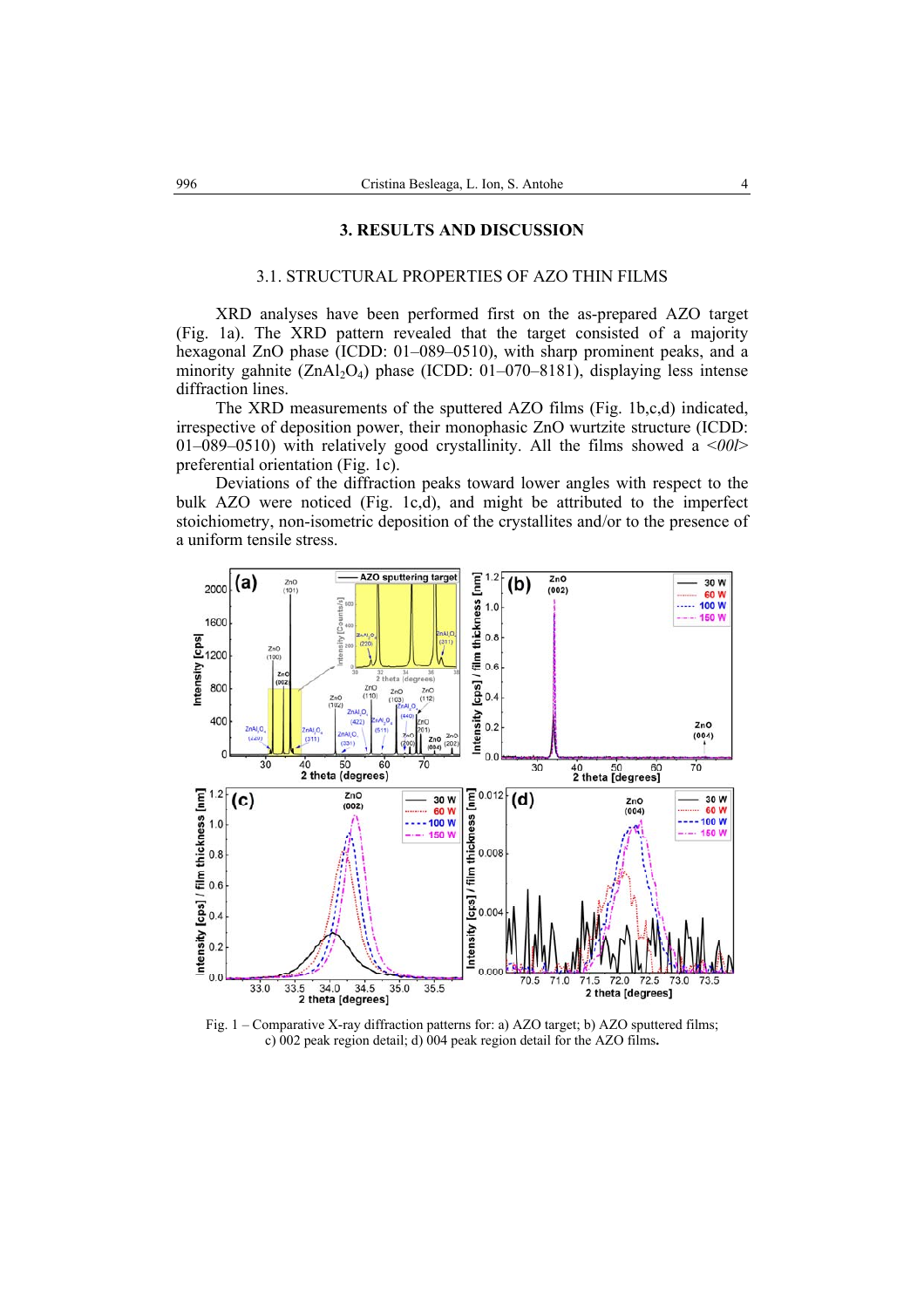The effective size of coherent zones on [001] direction were determined using Scherrer equation (Table 1). One can notice that the films' crystallinity increases with the sputtering power (Table 1 and Fig. 1c). When the sputtering power is increased, the energy of the sputtered species is augmented, and grain sizes become larger due to the enhanced surface diffusion of the ad-atoms.

#### *Table 1*

Important structural and optical features of AZO thin films: 002 peaks' position (2θ), effective sizes (*Deff*) of coherent zone on [001] direction extracted using the Scherrer equation, and band gap values

| code                                                                           | [W]                    | Sample   Cathode power   Max. (002) peak $D_{\text{eff}}(002)$<br>$2\theta$ [deg.] | [nm]                         | $E_{\varrho}$<br>[eV]    |
|--------------------------------------------------------------------------------|------------------------|------------------------------------------------------------------------------------|------------------------------|--------------------------|
| Target<br>S <sub>1</sub><br>S <sub>2</sub><br>S <sub>3</sub><br>S <sub>4</sub> | 30<br>60<br>100<br>150 | 34.449<br>34.003<br>34.173<br>34.248<br>34.339                                     | 11.5<br>17.7<br>20.1<br>20.4 | 3.6<br>3.5<br>3.4<br>3.3 |

#### 3.2. OPTICAL PROPERTIES OF AZO FILMS

The transmission spectra of the prepared samples are presented in Fig. 2, showing transmittance values of about 80%, for all the AZO layers. The band gap values are presented in Table 1. One can also notice that the  $E<sub>g</sub>$  values monotonously decreased with the increase of the effective size of crystalline coherent zone (Table 1), and hence with the increase of the sputtering power.



Fig. 2 – Transmission spectra for the AZO films sputtered at different cathode powers.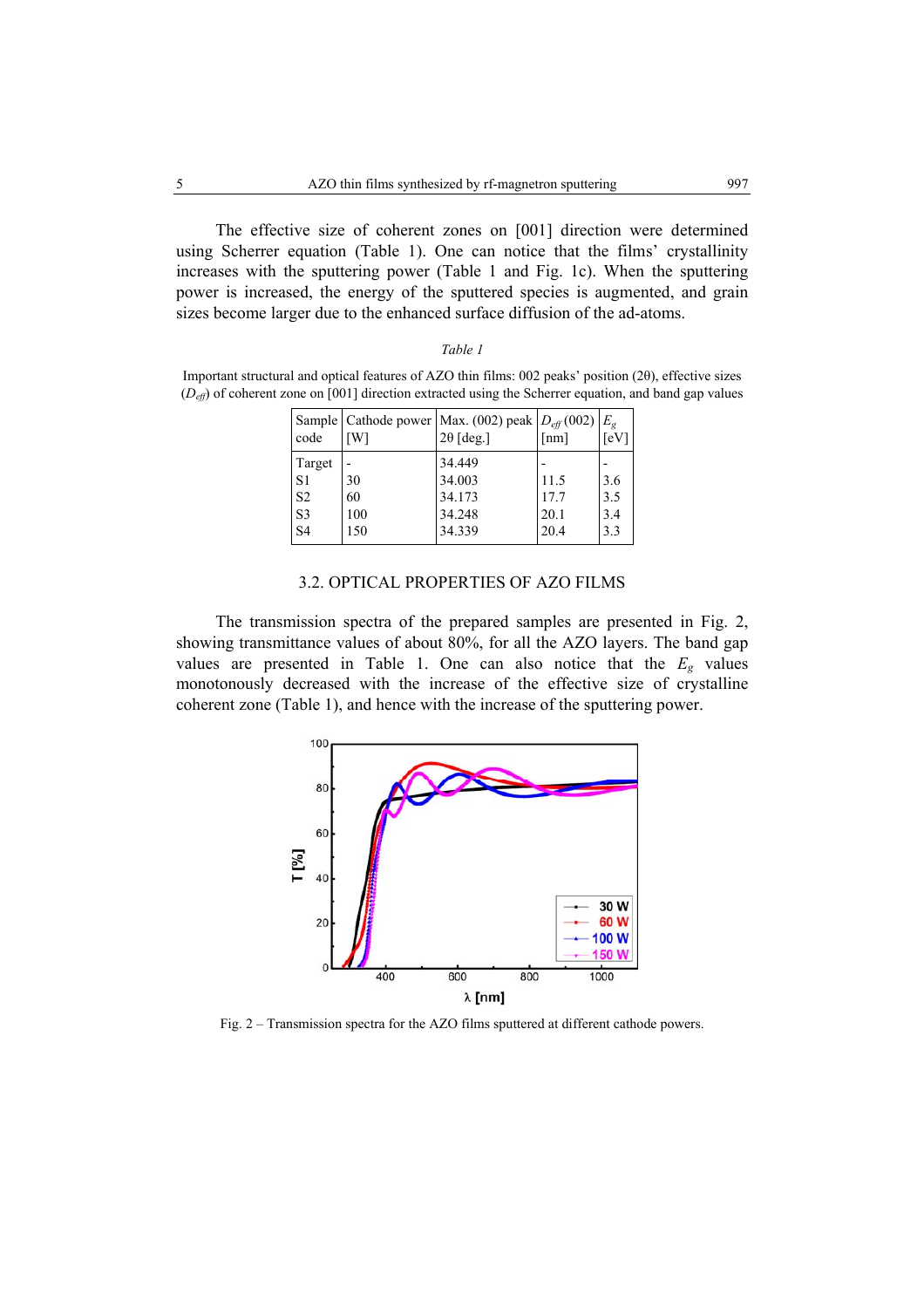# 3.3. MORPHOLOGICAL FEATURES OF AZO FILMS

 Typical AFM micrographs for the AZO thin films are presented in Fig. 3. One can observe an increase of AZO grains size and uniformity (S3, S4) with the sputtering power.



Fig. 3 – Morphology dependence of AZO films on sputtering power, as revealed by the AFM analyses.

Statistical surface parameters of the AZO films, such as surface roughness, surface skewness  $(S_{sk})$  and surface kurtosis  $(S_{ku})$ , are collected in Table 2. The films' roughness values are relatively small, ranging from 2 nm to 10 nm, and are rather typical for magnetron sputtering films deposited at room temperature. For all the analyzed samples, the *Ssk* parameter (indicator of asymmetry and deviation from a normal distribution) exhibited positive values, greater than 1, whilst the *Sku* values (a measure of "peakedness") are higher than 3, suggesting that the surfaces of the AZO films are flat with extreme peaks (grains) having a sharp distribution of heights.

| THE IN SUITSING PUTATIONS TOF THE TELL THIS |                    |                       |             |                |  |  |
|---------------------------------------------|--------------------|-----------------------|-------------|----------------|--|--|
| Sample code                                 | Cathode Power<br>W | Roughness (RMS)<br>nm | $\cup_{SK}$ | $\cup_{ku}$    |  |  |
|                                             | 3U                 |                       |             |                |  |  |
| ◡                                           | 60                 |                       |             |                |  |  |
|                                             | 100                |                       |             | 56.4           |  |  |
|                                             | .50                |                       |             | 0 <sub>7</sub> |  |  |

*Table 2* AFM statistical parameters for the AZO thin films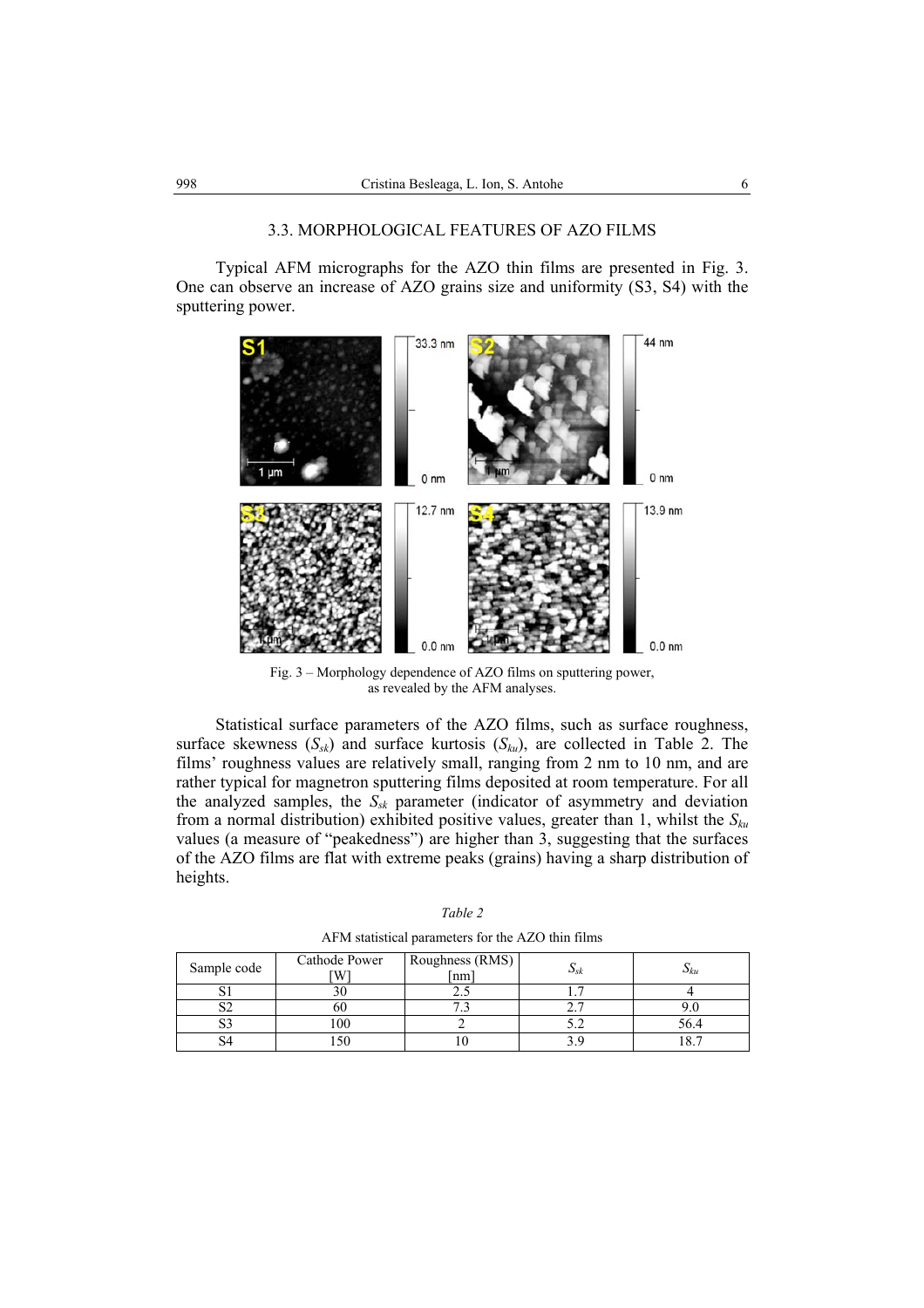## 3.4. ELECTRICAL PROPERTIES OF AZO FILMS

The dependence of the electrical resistivity ( $\rho$ ), mobility ( $\mu$ ) and carrier concentration (n) of AZO films on the sputtering power is shown in Fig. 4. A linear dependence of the electronic mobility and resistivity of AZO layers on their crystalline quality (Fig. 1b,c,d) can be depicted. The increase of the free carriers' mobility together with the significant decrease of the resistivity can be related to the reduction of the grain boundaries effect which plays an important role in charge trapping and scattering in oxide materials [31]. The AZO film deposited at 150 W exhibited best TCO electric properties, having an electric resistivity of  $1.49 \times 10^{-2}$  $Ω$ cm and a charge mobility of  $7.7 \text{ cm}^2$ /Vs. These values are superior to the ones recently reported by Jun *et al.* [32].



Fig. 4 – The AZO films' electrical resistivity (ρ), mobility (µ) and carrier concentration (*n*) function of the sputtering power.

 The evolution of the AZO free carriers' density with the deposition power is not linear, as was the case of the resistivity or the electronic mobility (Fig. 4). This can be intuitively attributed to an energetic threshold necessary for the Al atoms to be substitutionally integrated in the ZnO crystalline lattice.

Yang *et al.* [33] indicated that when using a low power regime, most Al atoms would segregate to non-crystalline regions, at grain boundaries, forming Al–O bonds. Thus, the formation of various  $Al_xO_y$  compounds, which can be considered an ineffective doping, is more plausible in these conditions. This is due to the higher binding energy of the Al–O bond (511  $\pm$  3 kJ/mol) than that of Zn–O bond (159  $\pm$  4 kJ/mol), and to the lower free energy of formation ( $\Delta G_f$ ) of Al<sub>2</sub>O<sub>3</sub> (−1582.3 kJ/mol) as compared to that of ZnO (−320.5 kJ/mol) [34, 35]. However,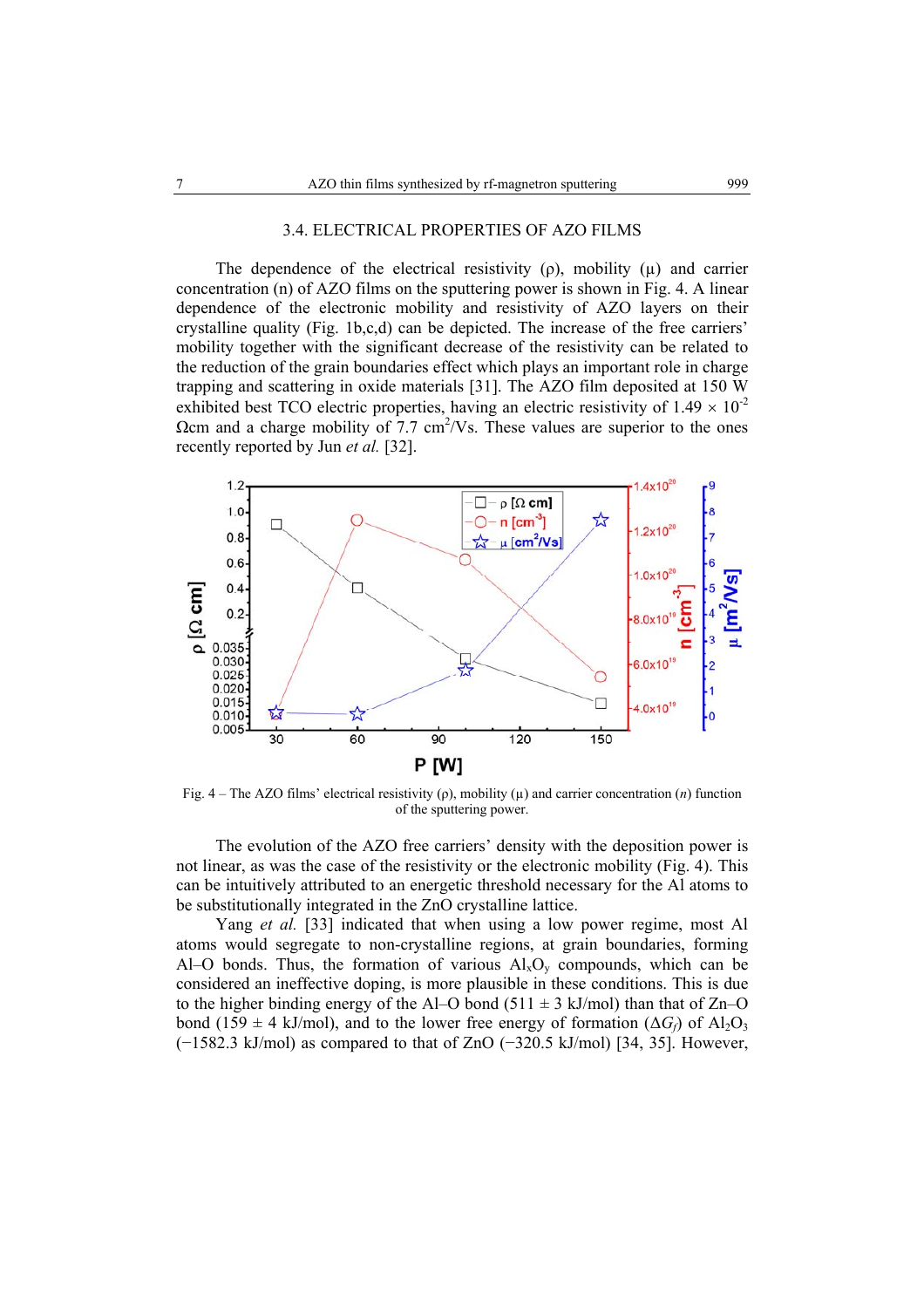when increasing the working power the bombarding argon ions attain higher energies, being able to break more easily the  $Al_2O_3$  or  $ZnAl_2O_4$  (gahnite) molecules from the target, and deliver more efficiently Al donors to the growing film. With higher deposition power, the energy of the arriving Al ad-atoms gets sufficient for entering the ZnO lattice as substitutionals, which can explain the significant increase of free carrier concentration, when the sputtering power is raised from 30 to 60 W.

The decrease of the free carrier density, observed for the AZO layers deposited at powers higher than 60 W, can by linked with a progressive reduction of the oxygen vacations due to the ability of the now more energetic ad-atoms to transversally diffuse into convenient energy sites, instead of frozen in their arriving sites, thus increasing the ZnO-matrix ordering.

The AZO carrier density value, corresponding to the larger mobility value (S4), is  $5.4 \times 10^{19}$  cm<sup>-3</sup>, being in good agreement with the literature [36, 37].

# **4. CONCLUSIONS**

*c-axis* textured aluminum-doped zinc oxide thin films were successfully fabricated by RF-magnetron sputtering at room temperature, using a lab-prepared ceramic AZO target having a 2.2 wt.% aluminum doping. All the AZO films presented good optical transparency in visible range  $(\sim 80\%)$ , resistivity values lower than 0.9  $\Omega$ cm, and charge mobility values up to 7.7 cm<sup>2</sup>/Vs. The free carrier mobility and conductivity values increased with the crystalline quality of the AZO layers. Our study showed that the electrical parameters of the AZO films are dependent on their structural properties, which in turn can be easily controlled by the sputtering cathode power variation.

*Acknowledgements*. C.B. is grateful for financial support from the ESF through POSDRU107/1.5/S/80765 project.

# **REFERENCES**

- 1. L. Castañeda, Materials Science and Applications, **2**, 1233–1242 (2011).
- 2. H. Liu, V. Avrutin, N. Izyumskaya, Ü. Özgür, and H. Morkoç, Superlattices and Microstructures, **48**, 458–484 (2010).
- 3. K. Jäger, M. Fischer, R. A. C. M. M. van Swaaij, and M. Zeman, J. Appl. Phys., **111**, 083108  $(2012)$
- 4. T. Minami, Thin Solid Films, **516**, 5822–5828 (2008).
- 5. A. Stadler, Materials, **5**, 661–683 (2012).
- 6. C. Besleaga, G. E. Stan, A. C. Galca, L. Ion, and S. Antohe, Appl. Surf. Sci., **258**, 8819–8824 (2012).
- 7. M. Nistor, Rom. Rep. Phys., Suppl., **64**, 1313–1322 (2012).